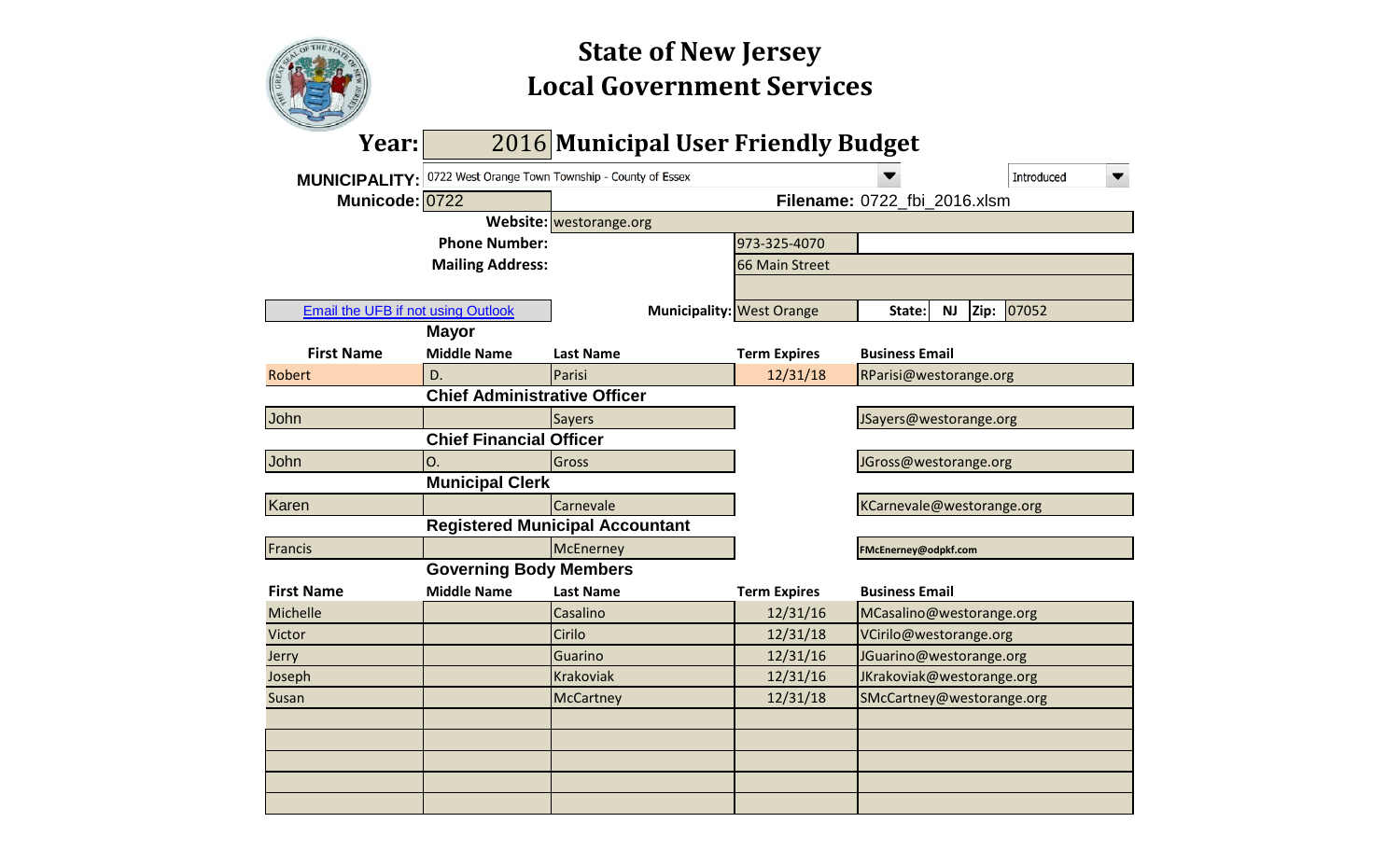# **USER FRIENDLY BUDGET SECTION - PROPERTY TAX BREAKDOWN**

| 2015 Calendar Year Property Tax Levies - ALL entities levying property taxes |                      |                                                                                    |                   |                           | <b>Current Year 2016 Budget</b>                                    |                         |                  |
|------------------------------------------------------------------------------|----------------------|------------------------------------------------------------------------------------|-------------------|---------------------------|--------------------------------------------------------------------|-------------------------|------------------|
|                                                                              | <b>Calendar Year</b> | <b>Calendar Year</b>                                                               | $%$ of            | <b>Avg Residential</b>    | <b>Taxes</b>                                                       | <b>Actual/Estimated</b> | <b>Tax Levy</b>  |
|                                                                              | <b>Tax Rate</b>      | <b>Tax Levy</b>                                                                    | <b>Total Levy</b> | <b>Taxpayer Impact</b>    |                                                                    |                         |                  |
| Municipal Purpose Tax                                                        | 0.910                | \$50,944,060.12                                                                    | 23.82%            |                           | \$3,076.24 Municipal Purpose Tax                                   | <b>ACTUAL</b>           | \$51,933,857.13  |
| Municipal Library                                                            | 0.034                | \$1,920,683.14                                                                     | 0.90%             | \$114.94                  | Municipal Library                                                  | <b>ACTUAL</b>           | \$1,988,181.00   |
| Municipal Open Space                                                         | 0.002                | \$145,460.49                                                                       | 0.07%             |                           | \$6.76 Municipal Open Space                                        | <b>ACTUAL</b>           | \$145,460.49     |
| Fire Districts (avg. rate/total levies)                                      |                      |                                                                                    | 0.00%             |                           | \$0.00 Fire Districts (total levies)                               |                         |                  |
| Other Special Districts (total levies)                                       |                      | \$104,683.67                                                                       | 0.05%             |                           | \$0.00 Other Special Districts (total levies)                      | <b>ESTIMATED</b>        | \$104,683.67     |
| <b>Local School District</b>                                                 | 2.335                | \$130,774,418.00                                                                   | 61.15%            | \$7,893.43                | <b>Local School District</b>                                       | <b>ESTIMATED</b>        | \$133,389,906.36 |
| Regional School District                                                     |                      |                                                                                    | $0.00\%$          |                           | \$0.00 Regional School District                                    |                         |                  |
| <b>County Purposes</b>                                                       | 0.520                | \$29,095,346.84                                                                    | 13.60%            | \$1,757.85                | <b>County Purposes</b>                                             | <b>ESTIMATED</b>        | \$29,677,253.78  |
| County Library                                                               |                      |                                                                                    | 0.00%             | \$0.00                    | County Library                                                     |                         |                  |
| County Board of Health                                                       |                      |                                                                                    | $0.00\%$          | \$0.00                    | <b>County Board of Health</b>                                      |                         |                  |
| <b>County Open Space</b>                                                     | 0.016                | \$874,492.67                                                                       | 0.41%             | \$54.09                   | <b>County Open Space</b>                                           | <b>ESTIMATED</b>        | \$891,982.52     |
| Other County Levies (total)                                                  |                      |                                                                                    | $0.00\%$          |                           | \$0.00 Other County Levies (total)                                 |                         |                  |
| Total (Calendar Year 2015 Budget)                                            | 3.817                | \$213,859,144.93                                                                   | 100.00%           | \$12,903.31               | Total ESTIMATED amount to be raised by taxes                       |                         | \$218,131,324.95 |
| Total Taxable Valuation as of                                                | October 1, 2015      | \$5,601,313,855.00                                                                 |                   |                           | Revenue Anticipated, Excluding Tax Levy                            |                         | 25,022,811.37    |
| (To be used to calculate the current year tax rate)                          |                      |                                                                                    |                   |                           | <b>Budget Appropriations, before Reserve for Uncollected Taxes</b> |                         | 76,057,791.51    |
| Current Year Average Residential Assessment                                  |                      | \$338,048.57                                                                       |                   |                           | <b>Total Non-Municipal Tax Levy</b>                                |                         | \$164,209,286.82 |
|                                                                              |                      |                                                                                    |                   |                           | Amount to be Raised by Taxes - Before RUT                          |                         | \$215,244,266.96 |
|                                                                              |                      | <b>Prior Year to Current Year Comparison</b>                                       |                   |                           | Reserve for Uncollected Taxes (RUT)                                |                         | \$2,887,057.99   |
|                                                                              |                      |                                                                                    |                   |                           | <b>Total Amount to be Raised by Taxes</b>                          |                         | \$218,131,324.94 |
|                                                                              |                      | <b>Comparison - Municipal Purposes Tax Rate</b>                                    |                   |                           |                                                                    |                         |                  |
|                                                                              | Prior Year           | <b>Current Year</b>                                                                | % Change $(+/-)$  |                           | % of Tax Collections used to Calculate RUT                         |                         | 98.68%           |
|                                                                              | 0.910                | 0.927                                                                              | 1.91%             |                           |                                                                    |                         |                  |
|                                                                              |                      |                                                                                    |                   |                           | If % used exceeds the actual collection % then                     |                         |                  |
|                                                                              |                      | <b>Comparison - Municipal Purposes Tax Levy</b>                                    |                   |                           | reference the statutory exception used                             |                         |                  |
|                                                                              |                      |                                                                                    |                   |                           |                                                                    |                         |                  |
|                                                                              | Prior Year           | <b>Current Year</b>                                                                | % Change $(+/-)$  | $\text{\$ Change } (+/-)$ |                                                                    |                         |                  |
|                                                                              | \$50,944,060.12      | \$51,933,857.13                                                                    | 1.94%             | \$989,797.0               | <b>Tax Collections - ACTUAL as of Prior Year</b>                   |                         |                  |
|                                                                              |                      |                                                                                    |                   |                           | Total Tax Revenue, Collections CY 2015                             |                         | 211,314,675.24   |
|                                                                              |                      | <b>Comparison - Impact on Avg. Residential Tax Payment (Municipal Purposes Onl</b> |                   |                           | Total Tax Levy, CY 2015                                            |                         | 214,041,330.60   |
|                                                                              | Prior Year           | <b>Current Year</b>                                                                | % Change $(+/-)$  | $\text{\$ Change } (+/-)$ | % of Taxes Collected, CY 2015                                      |                         | 98.73%           |
|                                                                              | \$3,076.24           | \$3,134.87                                                                         | 1.91%             | \$58.63                   |                                                                    |                         |                  |
|                                                                              |                      |                                                                                    |                   |                           | Delinquent Taxes - December 31, 2015                               |                         | \$3,557,792.78   |
|                                                                              |                      |                                                                                    |                   |                           |                                                                    |                         |                  |
|                                                                              |                      |                                                                                    |                   | <b>Sheet UFB-1</b>        |                                                                    |                         |                  |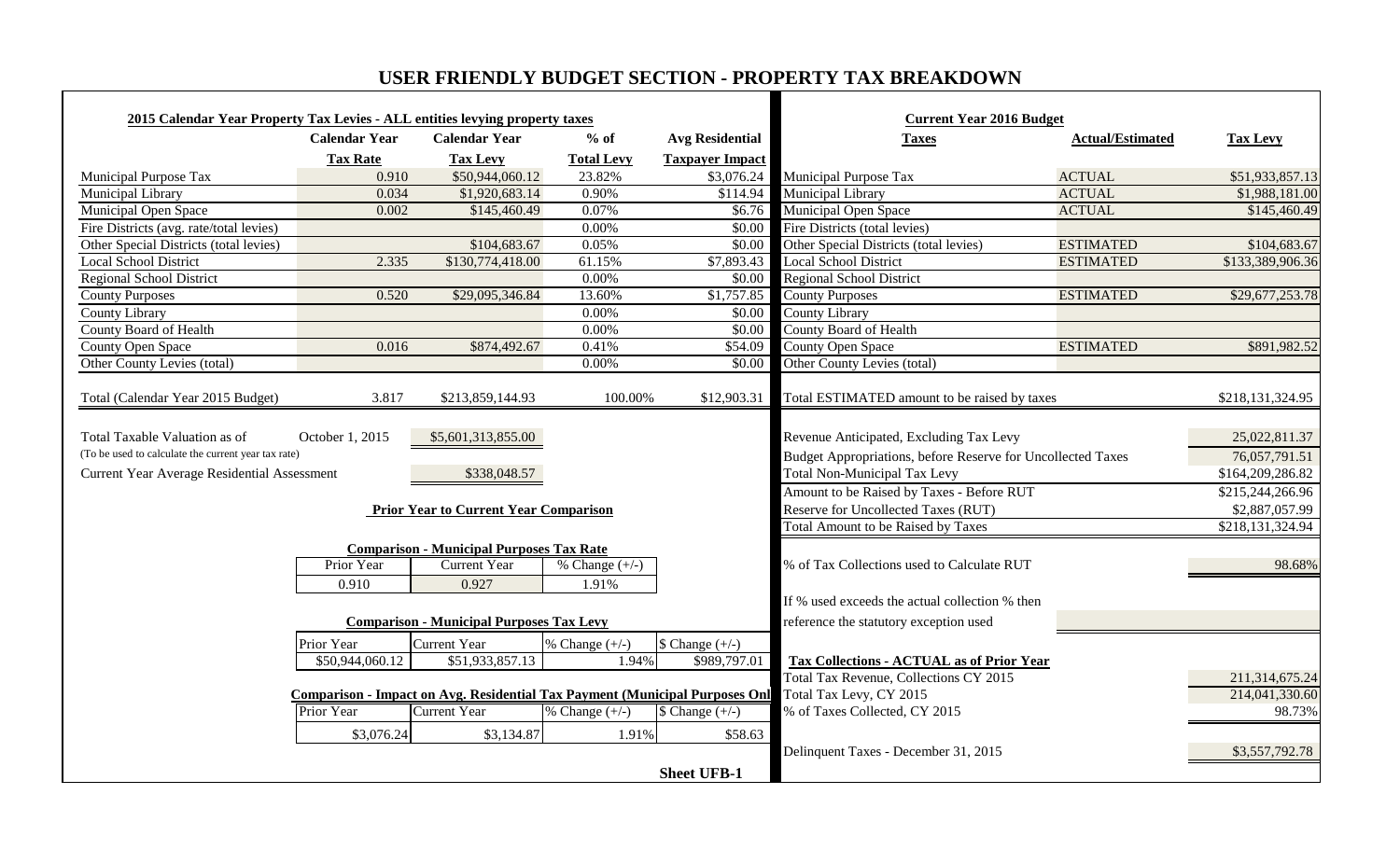| <b>FCOA</b> |                                                    | <b>6 Difference</b><br>Current vs. | <b>\$ Difference</b><br>Current vs. | <b>Total Realized</b><br>Revenue | <b>Total Anticipated</b><br>Revenue | General<br><b>Budget</b> | <b>Open Space</b><br><b>Budget</b> | N/A    | <b>Swimming Pool</b><br><b>Utility</b> | N/A    | N/A    | N/A    |                |
|-------------|----------------------------------------------------|------------------------------------|-------------------------------------|----------------------------------|-------------------------------------|--------------------------|------------------------------------|--------|----------------------------------------|--------|--------|--------|----------------|
|             |                                                    | <b>Prior Year</b>                  | <b>Prior Year</b>                   | (Prior Year)                     | (Current Year)                      |                          |                                    |        |                                        |        |        |        | <b>Utility</b> |
| 08          | Surplus                                            | $-0.12%$                           | $(\$3,512.25)$                      | \$2,944,967.10                   | \$2,941,454.85                      | \$2,898,302.12           | \$0.00                             | \$0.00 | \$43,152.73                            | \$0.00 | \$0.00 | \$0.00 |                |
| 08          | Local Revenue                                      | 27.08%                             | \$2,027,741.21                      | \$7,487,487.48                   | \$9,515,228.69                      | \$9,266,924.42           | \$0.00                             | \$0.00 | \$248,304.27                           | \$0.00 | \$0.00 | \$0.00 |                |
| 09          | State Aid (without offsetting appropriation)       | 0.00%                              | \$0.00                              | \$4,696,469.00                   | \$4,696,469.00                      | \$4,696,469.00           | \$0.00                             | \$0.00 | \$0.00                                 | \$0.00 | \$0.00 | \$0.00 |                |
| 08          | <b>Jniform Construction Code Fees</b>              | 19.00%                             | \$116,412.61                        | \$612,774.39                     | \$729,187.00                        | \$729,187.00             | \$0.00                             | \$0.00 | \$0.00                                 | \$0.00 | \$0.00 | \$0.00 |                |
|             | Special Revenue Items w/ Prior Written Consent     |                                    |                                     |                                  |                                     |                          |                                    |        |                                        |        |        |        |                |
|             | <b>Shared Services Agreements</b>                  | $-22.69%$                          | $(\$3,074.57)$                      | \$13,548.57                      | \$10,474.00                         | \$10,474.00              | \$0.00                             | \$0.00 | \$0.00                                 | \$0.00 | \$0.00 | \$0.00 |                |
| 08          | <b>Additional Revenue Offset by Appropriations</b> | n/a                                | \$0.00                              | \$0.00                           | \$0.00                              | \$0.00                   | \$0.00                             | \$0.00 | \$0.00                                 | \$0.00 | \$0.00 | \$0.00 |                |
| 10          | Public and Private Revenue                         | $0.00\%$                           | \$0.00                              | \$928,606.50                     | \$928,606.50                        | \$928,606.50             | \$0.00                             | \$0.00 | \$0.00                                 | \$0.00 | \$0.00 | \$0.00 |                |
| 08          | Other Special Items                                | 40.73%                             | \$1,140,564.51                      | \$2,800,517.18                   | \$3,941,081.69                      | \$3,941,081.69           | \$0.00                             | \$0.00 | \$0.00                                 | \$0.00 | \$0.00 | \$0.00 |                |
| 15          | Receipts from Delinquent Taxes                     | 11.51%                             | \$263,389.34                        | \$2,288,377.30                   | \$2,551,766.64                      | \$2,551,766.64           | \$0.00                             | \$0.00 | \$0.00                                 | \$0.00 | \$0.00 | \$0.00 |                |
|             | Amount to be raised by taxation                    |                                    |                                     |                                  |                                     |                          |                                    |        |                                        |        |        |        |                |
|             | <b>Local Tax for Municipal Purposes</b>            | 1.62%                              | \$826,155.23                        | \$51,107,701.90                  | \$51,933,857.13                     | \$51,933,857.13          | \$0.00                             | \$0.00 | \$0.00                                 | \$0.00 | \$0.00 | \$0.00 |                |
| 07          | Minimum Library Tax                                | 3.43%                              | \$65,960.49                         | \$1,922,220.51                   | \$1,988,181.00                      | \$1,988,181.00           | \$0.00                             | \$0.00 | \$0.00                                 | \$0.00 | \$0.00 | \$0.00 |                |
| 54          | Open Space Levy Tax                                | 18.209                             | \$118,880.25                        | \$653,018.66                     | \$771,898.91                        | \$0.00                   | \$771,898.91                       | \$0.00 | \$0.00                                 | \$0.00 | \$0.00 | \$0.00 |                |
|             | Addition to Local District School Tax              | n/a                                | \$0.00                              | \$0.00                           | \$0.00                              | \$0.00                   | \$0.00                             | \$0.00 | \$0.00                                 | \$0.00 | \$0.00 | \$0.00 |                |
| 08          | Deficit General Budget                             | n/a                                | \$0.00                              | \$0.00                           | \$0.00                              | \$0.00                   | \$0.00                             | \$0.00 | \$0.00                                 | \$0.00 | \$0.00 | \$0.00 |                |
|             | Total                                              | 6.03%                              | \$4,552,516.82                      | \$75,455,688.59                  | \$80,008,205.41                     | \$78,944,849.50          | \$771,898.91                       | \$0.00 | \$291,457.00                           | \$0.00 | \$0.00 | \$0.00 | \$0.00         |

**Sheet UFB-2**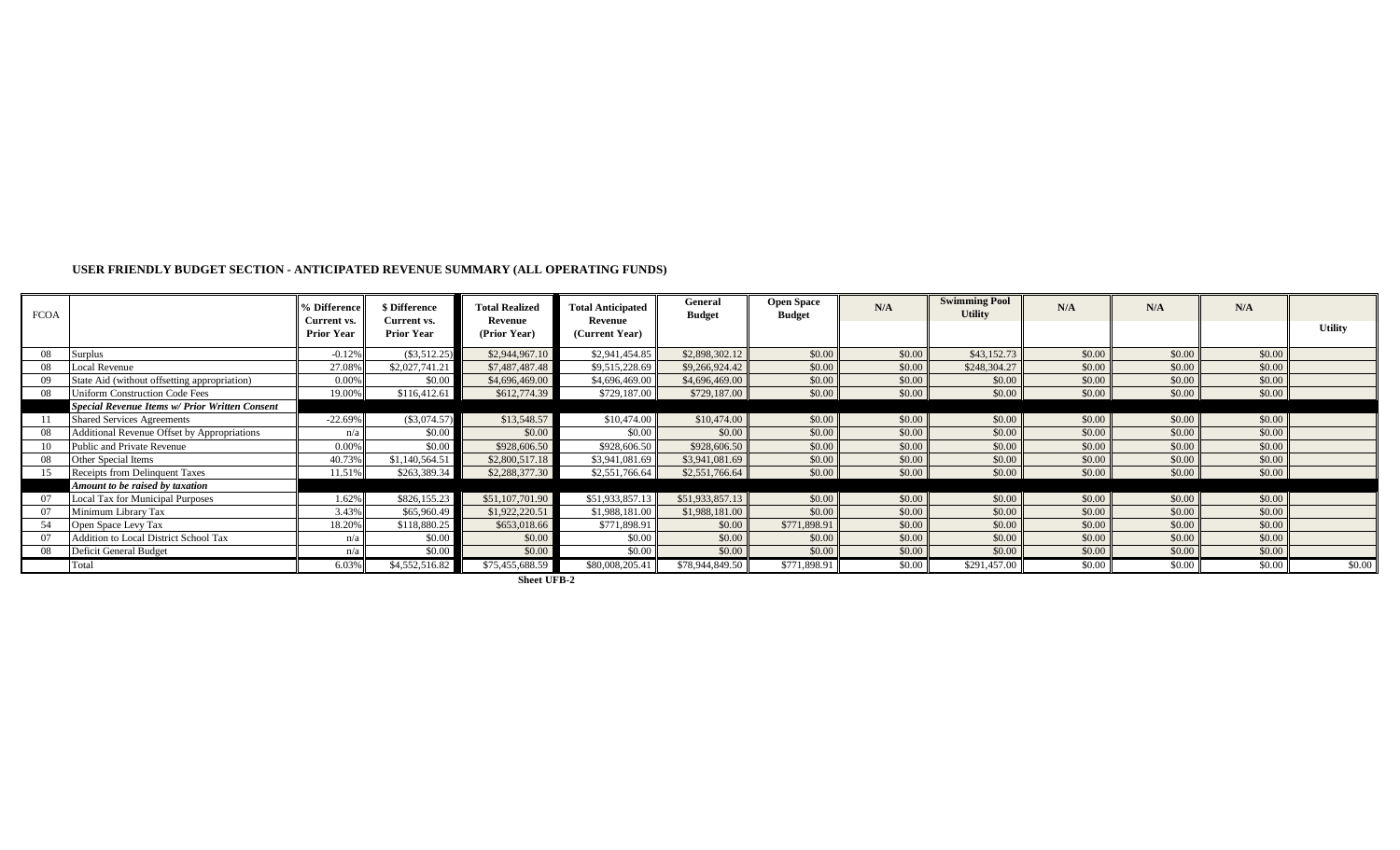| <b>FCOA</b> |                                  |      | <b>Budgeted Positions</b><br>Full-Time Part-Time | % Difference                    | \$ Difference                   | <b>Total Modified</b>                             | <b>Total</b>                                                      | General<br><b>Budget</b> | Public&Private<br><b>Offsets</b> | <b>Open Space</b><br><b>Budget</b> | N/A    | <b>Swimming Pool</b><br><b>Utility</b> | N/A    | N/A    | N/A    |        |
|-------------|----------------------------------|------|--------------------------------------------------|---------------------------------|---------------------------------|---------------------------------------------------|-------------------------------------------------------------------|--------------------------|----------------------------------|------------------------------------|--------|----------------------------------------|--------|--------|--------|--------|
|             |                                  |      |                                                  | Current v.<br><b>Prior Year</b> | <b>Current v. Prior</b><br>Year | Appropriation<br>for Service Type<br>(Prior Year) | <b>Appropriation for</b><br><b>Service Type</b><br>(Current Year) |                          |                                  |                                    |        |                                        |        |        |        |        |
| 20          | <b>General Government</b>        |      |                                                  | 9.23%                           | \$308,681.82                    | \$3,343,868.69                                    | \$3,652,550.51                                                    | \$3,372,380.5            | \$0.00                           | \$0.00                             | \$0.00 | \$280,170.00                           | \$0.00 | \$0.00 | \$0.00 |        |
|             | Land-Use Administration          |      |                                                  | 3.679                           | \$9,274.16                      | \$252,729.63                                      | \$262,003.79                                                      | \$239,455.79             | \$22,548.00                      | \$0.00                             | \$0.00 | \$0.00                                 | \$0.00 | \$0.00 | \$0.00 |        |
|             | <b>Uniform Construction Code</b> |      |                                                  | 20.539                          | \$164,374.84                    | \$800,631.52                                      | \$965,006.36                                                      | \$965,006.36             | \$0.00                           | \$0.00                             | \$0.00 | \$0.00                                 | \$0.00 | \$0.00 | \$0.00 |        |
| 23          | Insurance                        |      |                                                  | 3.72%                           | \$492,298.7                     | \$13,246,578.42                                   | \$13,738,877.12                                                   | \$13,738,877.12          | \$0.00                           | \$0.00                             | \$0.00 | \$0.00                                 | \$0.00 | \$0.00 | \$0.00 |        |
| 25          | <b>Public Safety</b>             |      |                                                  | 2.629                           | \$576,431.00                    | \$21,984,765.57                                   | \$22,561,196.57                                                   | \$22,092,480.45          | \$468,716.12                     | \$0.00                             | \$0.00 | \$0.00                                 | \$0.00 | \$0.00 | \$0.00 |        |
| 26          | <b>Public Works</b>              |      |                                                  | $-5.30%$                        | $($ \$452,305.6 $'$             | \$8,528,575.94                                    | \$8,076,270.27                                                    | \$8,057,259.07           | \$19,011.20                      | \$0.00                             | \$0.00 | \$0.00                                 | \$0.00 | \$0.00 | \$0.00 |        |
|             | <b>Health and Human Services</b> |      |                                                  | 1.05%                           | \$12,102.98                     | \$1,155,316.45                                    | \$1,167,419.43                                                    | \$1,076,378.43           | \$91,041.00                      | \$0.00                             | \$0.00 | \$0.00                                 | \$0.00 | \$0.00 | \$0.00 |        |
| 28          | Parks and Recreation             |      |                                                  | $-0.679$                        | $(\$8,167.95$                   | \$1,221,996.53                                    | \$1,213,828.58                                                    | \$1,213,828.58           | \$0.00                           | \$0.00                             | \$0.00 | \$0.00                                 | \$0.00 | \$0.00 | \$0.00 |        |
| 29          | Education (including Library)    |      |                                                  | 3.51%                           | \$67,497.86                     | \$1,920,683.14                                    | \$1,988,181,00                                                    | \$1,988,181.00           | \$0.00                           | \$0.00                             | \$0.00 | \$0.00                                 | \$0.00 | \$0.00 | \$0.00 |        |
| 30          | Unclassified                     |      |                                                  | $-43.139$                       | (\$300,000.00)                  | \$695,600.00                                      | \$395,600.00                                                      | \$395,600.00             | \$0.00                           | \$0.00                             | \$0.00 | \$0.00                                 | \$0.00 | \$0.00 | \$0.00 |        |
| - 31        | Utilities and Bulk Purchases     |      |                                                  | $-13.32%$                       | $(\$853, 122.30)$               | \$6,403,875.44                                    | \$5,550,753.14                                                    | \$5,550,753.14           | \$0.00                           | \$0.00                             | \$0.00 | \$0.00                                 | \$0.00 | \$0.00 | \$0.00 |        |
| 32          | Landfill / Solid Waste Disposal  |      |                                                  | n/                              | \$0.00                          | \$0.00                                            | \$0.00                                                            | \$0.00                   | \$0.00                           | \$0.00                             | \$0.00 | \$0.00                                 | \$0.00 | \$0.00 | \$0.00 |        |
| 35          | Contingency                      |      |                                                  | 0.009                           | \$0.00                          | \$1,000.00                                        | \$1,000.00                                                        | \$1,000.00               | \$0.00                           | \$0.00                             | \$0.00 | \$0.00                                 | \$0.00 | \$0.00 | \$0.00 |        |
| 36          | <b>Statutory Expenditures</b>    |      |                                                  | 5.29%                           | \$312,726.29                    | \$5,915,520.71                                    | \$6,228,247.00                                                    | \$6,216,960.00           | \$0.00                           | \$0.00                             | \$0.00 | \$11,287.00                            | \$0.00 | \$0.00 | \$0.00 |        |
| 37          | Judgements                       |      |                                                  | 0.009                           | \$0.00                          | \$126,404.18                                      | \$126,404.18                                                      | \$0.00                   | \$126,404.18                     | \$0.00                             | \$0.00 | \$0.00                                 | \$0.00 | \$0.00 | \$0.00 |        |
|             | <b>Shared Services</b>           |      |                                                  | 0.00%                           | \$0.00                          | \$15,492.46                                       | \$15,492.46                                                       | \$15,492.46              | \$0.00                           | \$0.00                             | \$0.00 | \$0.00                                 | \$0.00 | \$0.00 | \$0.00 |        |
| 43          | Court and Public Defender        |      |                                                  | $-6.35%$                        | (\$25,895.84)                   | \$407,700.47                                      | \$381,804.63                                                      | \$381,804.63             | \$0.00                           | \$0.00                             | \$0.00 | \$0.00                                 | \$0.00 | \$0.00 | \$0.00 |        |
| 44          | Capital                          |      |                                                  | 29.089                          | \$337,465.4                     | \$1,160,433,44                                    | \$1,497,898.91                                                    | \$726,000.00             | \$0.00                           | \$771,898.91                       | \$0.00 | \$0.00                                 | \$0.00 | \$0.00 | \$0.00 |        |
| 45          | Debt                             |      |                                                  | 5.439                           | \$369,003.                      | \$6,801,637.33                                    | \$7,170,640.47                                                    | \$7,170,640.47           | \$0.00                           | \$0.00                             | \$0.00 | \$0.00                                 | \$0.00 | \$0.00 | \$0.00 |        |
| 46          | <b>Deferred Charges</b>          |      |                                                  | 361.139                         | \$1,666,500.00                  | \$461,473.00                                      | \$2,127,973.00                                                    | \$2,127,973.00           | \$0.00                           | \$0.00                             | \$0.00 | \$0.00                                 | \$0.00 | \$0.00 | \$0.00 |        |
|             | Debt - Type 1 School District    |      |                                                  | n(i)                            | \$0.00                          | \$0.00                                            | \$0.00                                                            | \$0.00                   | \$0.00                           | \$0.00                             | \$0.00 | \$0.00                                 | \$0.00 | \$0.00 | \$0.00 |        |
| 50          | Reserve for Uncollected Taxes    |      |                                                  | 0.009                           | \$0.00                          | \$2,887,057.99                                    | \$2,887,057.99                                                    | \$2,887,057.99           | \$0.00                           | \$0.00                             | \$0.00 | \$0.00                                 | \$0.00 | \$0.00 | \$0.00 |        |
| 55          | Surplus General Budget           |      |                                                  | n/z                             | \$0.00                          | \$0.00                                            | \$0.00                                                            | \$0.00                   | \$0.00                           | \$0.00                             | \$0.00 | \$0.00                                 | \$0.00 | \$0.00 | \$0.00 |        |
|             | Total                            | 0.00 | $0.00 -$                                         | 3.46%                           | \$2,676,864.50                  | \$77,331,340.91                                   | \$80,008,205.41                                                   | \$78,217,129.00          | \$727,720.50                     | \$771,898.9                        | \$0.00 | \$291,457.00                           | \$0.00 | \$0.00 | \$0.00 | \$0.00 |

#### **USER FRIENDLY BUDGET SECTION - APPROPRIATIONS SUMMARY (ALL OPERATING FUNDS)**

 **Sheet UFB-3**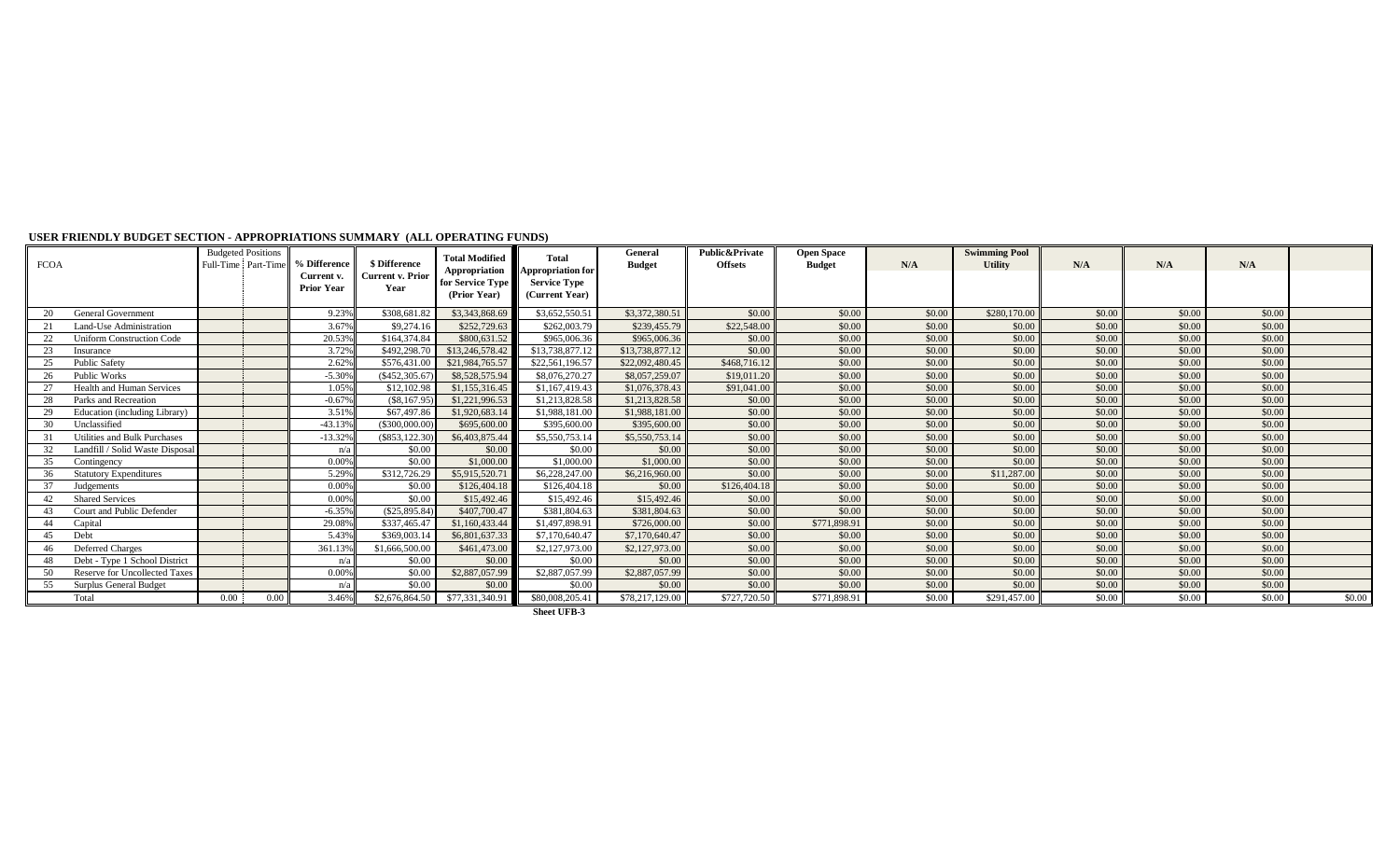### **USER FRIENDLY BUDGET SECTION STRUCTURAL BUDGET IMBALANCES**

|                           |                                                                                                                                                                                                                                      |                                     | этисстемир верорт пивипитер                                                                                             |                |                                                                                      |
|---------------------------|--------------------------------------------------------------------------------------------------------------------------------------------------------------------------------------------------------------------------------------|-------------------------------------|-------------------------------------------------------------------------------------------------------------------------|----------------|--------------------------------------------------------------------------------------|
| Revenues at Rist          | And Contract on the Contract of Contract of Contract of Contract of Contract of Contract of Contract of Contra<br>And Contract of Contract of Contract of Contract of Contract of Contract of Contract of Contract of Contract o<br> | Valure Year Appropriation Increases | Structural Impalance Offices<br>Line Item.<br>Put "X" in cell to the left that<br>corresponds to the type of imbalance. | <b>Amount</b>  | <b>Comment/Explanation</b>                                                           |
|                           | $\boldsymbol{\mathrm{X}}$                                                                                                                                                                                                            |                                     | 2016 Severance Liabilities                                                                                              |                | \$200,000.00 Estimated 2016 Liability payable in 2017                                |
|                           | $\mathbf{X}$                                                                                                                                                                                                                         |                                     | 2016 Tax Appeal Liabilities                                                                                             | \$666,666.67   | Estimated 2016 Liability payable in 2017                                             |
|                           | $\mathbf{X}$                                                                                                                                                                                                                         |                                     | Various Salary & Wages                                                                                                  |                | \$592,103.84 Estimated impact of collective bargaining agreement settlements         |
| $\boldsymbol{\mathrm{X}}$ |                                                                                                                                                                                                                                      |                                     | <b>Expiration of Severance Libility Deferred Charge</b>                                                                 |                | \$89,780.00 Expiration of Severance Libility Deferred Charge                         |
| $\mathbf X$               |                                                                                                                                                                                                                                      |                                     | Expiration of Library Down Payment Deferred Charge                                                                      |                | \$6,500.00 Expiration of Library Down Payment Deferred Charge                        |
| $\boldsymbol{\mathrm{X}}$ |                                                                                                                                                                                                                                      |                                     | <b>Expiration of Health Benefit Deferred Charge</b>                                                                     | \$1,500,000.00 | Expiration of Health Benefit Deferred Charge                                         |
|                           |                                                                                                                                                                                                                                      | $\mathbf{X}$                        | 2016 Surplus Generation                                                                                                 |                | \$2,000,000.00 Estimated reduction in the regeneratin of surp;lus in the 2016 budget |
|                           | $\mathbf{X}$                                                                                                                                                                                                                         |                                     | <b>Various Other Expenses</b>                                                                                           | \$242,470.17   | Future Cost Escalation of Other Expenses                                             |
|                           |                                                                                                                                                                                                                                      |                                     |                                                                                                                         |                |                                                                                      |
|                           |                                                                                                                                                                                                                                      |                                     |                                                                                                                         |                |                                                                                      |
|                           |                                                                                                                                                                                                                                      |                                     |                                                                                                                         |                |                                                                                      |
|                           |                                                                                                                                                                                                                                      |                                     |                                                                                                                         |                |                                                                                      |
|                           |                                                                                                                                                                                                                                      |                                     |                                                                                                                         |                |                                                                                      |
|                           |                                                                                                                                                                                                                                      |                                     |                                                                                                                         |                |                                                                                      |
|                           |                                                                                                                                                                                                                                      |                                     |                                                                                                                         |                |                                                                                      |
|                           |                                                                                                                                                                                                                                      |                                     |                                                                                                                         |                |                                                                                      |
|                           |                                                                                                                                                                                                                                      |                                     |                                                                                                                         |                |                                                                                      |
|                           |                                                                                                                                                                                                                                      |                                     |                                                                                                                         |                |                                                                                      |
|                           |                                                                                                                                                                                                                                      |                                     |                                                                                                                         |                |                                                                                      |
|                           |                                                                                                                                                                                                                                      |                                     |                                                                                                                         |                |                                                                                      |
|                           |                                                                                                                                                                                                                                      |                                     |                                                                                                                         |                |                                                                                      |
|                           |                                                                                                                                                                                                                                      |                                     |                                                                                                                         |                |                                                                                      |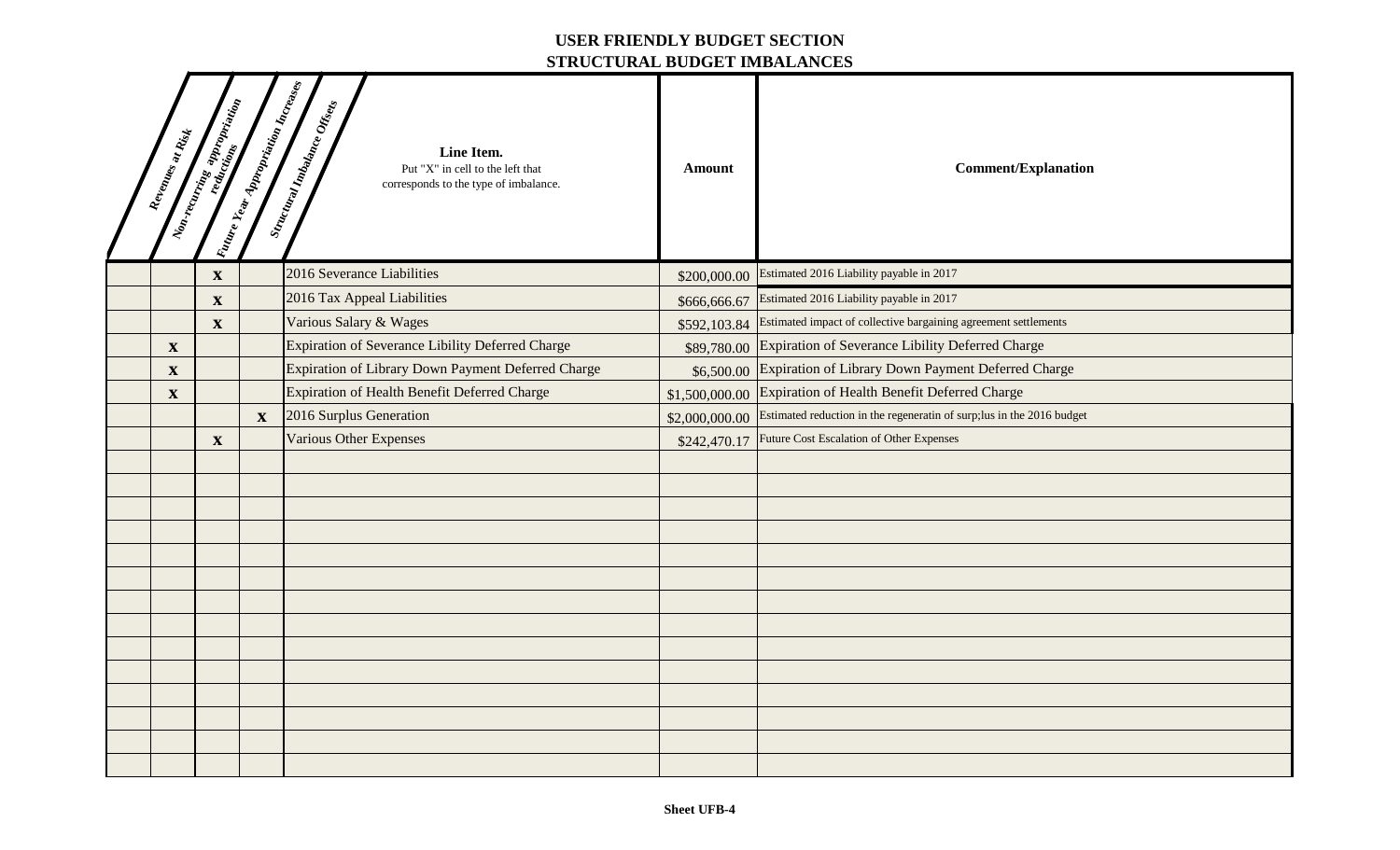| ASSESSED PROPERTY VALUATIONS - EXEMPT PROPERTY - PROPERTY TAX APPEAL DATA |                 |                                                                                    |                    |                             |                |                                                                      |            |  |  |  |  |  |  |
|---------------------------------------------------------------------------|-----------------|------------------------------------------------------------------------------------|--------------------|-----------------------------|----------------|----------------------------------------------------------------------|------------|--|--|--|--|--|--|
|                                                                           |                 | Property Tax Assessments - Taxable Properties (October 1, 2015 Value)              |                    |                             |                | Property Tax Assessments - Exempt Properties (October 1, 2015 Value) |            |  |  |  |  |  |  |
|                                                                           | # of Parcels    | Assessed Value                                                                     | % of Total         |                             | # of Parcels   | Assessed Value                                                       | % of Total |  |  |  |  |  |  |
| Vacant Land                                                               | 364             | \$38,823,200.00                                                                    | 0.69%              | 15A Public Schools          | 19             | \$114,210,320.00                                                     | 19.38%     |  |  |  |  |  |  |
| Residential<br>2                                                          | 13,335          | \$4,507,877,700.00                                                                 | 80.49%             | 15B Other Schools           | 8              | \$51,885,720.00                                                      | 8.80%      |  |  |  |  |  |  |
| 3A/3B Farm                                                                |                 |                                                                                    | 0.00%              | 15C Public Property         | 322            | \$210,494,915.00                                                     | 35.72%     |  |  |  |  |  |  |
| Commercial<br>4A                                                          | 453             | \$859,291,600.00                                                                   | 15.34%             | 15D Church and Charities    | 81             | \$153,123,200.00                                                     | 25.98%     |  |  |  |  |  |  |
| Industrial<br>4B                                                          | 37              | \$40,699,000.00                                                                    | 0.73%              | 15E Cemeteries & Graveyards | $\overline{3}$ | \$10,041,100.00                                                      | 1.70%      |  |  |  |  |  |  |
| 4C<br>Apartments                                                          | $\overline{50}$ | \$143,752,800.00                                                                   | 2.57%              | 15F Other Exempt            | 44             | \$49,589,000.00                                                      | 8.41%      |  |  |  |  |  |  |
| 5A/5B Railroad                                                            |                 |                                                                                    | 0.00%              |                             |                |                                                                      |            |  |  |  |  |  |  |
| 6A/6B Business Personal Property                                          |                 | \$9,844,225.00                                                                     | 0.18%              |                             |                |                                                                      |            |  |  |  |  |  |  |
| Total                                                                     | 14,239          | \$5,600,288,525.00                                                                 | 100.00%            | Total                       | 477            | \$589,344,255.00                                                     | 100.00%    |  |  |  |  |  |  |
|                                                                           |                 |                                                                                    |                    |                             |                |                                                                      |            |  |  |  |  |  |  |
| Average Ratio (%), Assessed to True Value                                 |                 | 93.90%                                                                             |                    |                             |                |                                                                      |            |  |  |  |  |  |  |
| <b>Equalized Valuation, Taxable Properties</b>                            |                 | \$5,964,098,535.68                                                                 |                    | Percentage of Exempt vs.    |                |                                                                      |            |  |  |  |  |  |  |
|                                                                           |                 |                                                                                    |                    | Non-Exempt Properties       | 10.52%         |                                                                      |            |  |  |  |  |  |  |
| Total # of property tax appeals filed in 2015                             |                 | <b>County Tax Board</b>                                                            | 356.00             |                             |                |                                                                      |            |  |  |  |  |  |  |
|                                                                           |                 | <b>State Tax Court</b>                                                             | 145.00             |                             |                |                                                                      |            |  |  |  |  |  |  |
| Number of 2015 County Tax Board decisions appealed to Tax Court           |                 |                                                                                    | 64.00              |                             |                |                                                                      |            |  |  |  |  |  |  |
| Number of pending property tax appeals in State Tax Court                 |                 |                                                                                    | 145.00             |                             |                |                                                                      |            |  |  |  |  |  |  |
|                                                                           |                 |                                                                                    |                    |                             |                |                                                                      |            |  |  |  |  |  |  |
| Amount paid out by municipality for tax appeals in 2015                   |                 |                                                                                    | \$719,419.27       |                             |                |                                                                      |            |  |  |  |  |  |  |
|                                                                           |                 |                                                                                    |                    |                             |                |                                                                      |            |  |  |  |  |  |  |
|                                                                           |                 |                                                                                    |                    |                             |                |                                                                      |            |  |  |  |  |  |  |
|                                                                           |                 | Prior Budget Year's Payments in Lieu of Tax (PILOT) - 5 Year Exemptions/Abatements |                    |                             |                |                                                                      |            |  |  |  |  |  |  |
|                                                                           | $#$ of          | <b>PILOT</b>                                                                       |                    | Taxes if Billed in Full     |                |                                                                      |            |  |  |  |  |  |  |
|                                                                           | Parcels         | Billing/Revenue                                                                    | Assessed Value     | 2015 Total Tax Rate         |                |                                                                      |            |  |  |  |  |  |  |
| Commercial/Industrial Exemption<br>G                                      |                 |                                                                                    |                    |                             |                |                                                                      |            |  |  |  |  |  |  |
| <b>Dwelling Exemption</b>                                                 |                 |                                                                                    |                    |                             |                |                                                                      |            |  |  |  |  |  |  |
| <b>Dwelling Abatement</b>                                                 |                 |                                                                                    |                    |                             |                |                                                                      |            |  |  |  |  |  |  |
| New Dwelling/Conversion Exemption<br>K                                    |                 |                                                                                    |                    |                             |                |                                                                      |            |  |  |  |  |  |  |
| New Dwelling/Conversion Abatement<br>L                                    |                 |                                                                                    |                    |                             |                |                                                                      |            |  |  |  |  |  |  |
| Multiple Dwelling Exemption<br>N                                          |                 |                                                                                    |                    |                             |                |                                                                      |            |  |  |  |  |  |  |
| Multiple Dwelling Abatement<br>$\Omega$                                   |                 |                                                                                    |                    |                             |                |                                                                      |            |  |  |  |  |  |  |
| Total 5 Yr Exemptions/Abatements                                          | $\Omega$        | 0.00                                                                               | $\overline{0.00}$  | 0.00                        |                |                                                                      |            |  |  |  |  |  |  |
|                                                                           |                 |                                                                                    | <b>Sheet UFB-5</b> |                             |                |                                                                      |            |  |  |  |  |  |  |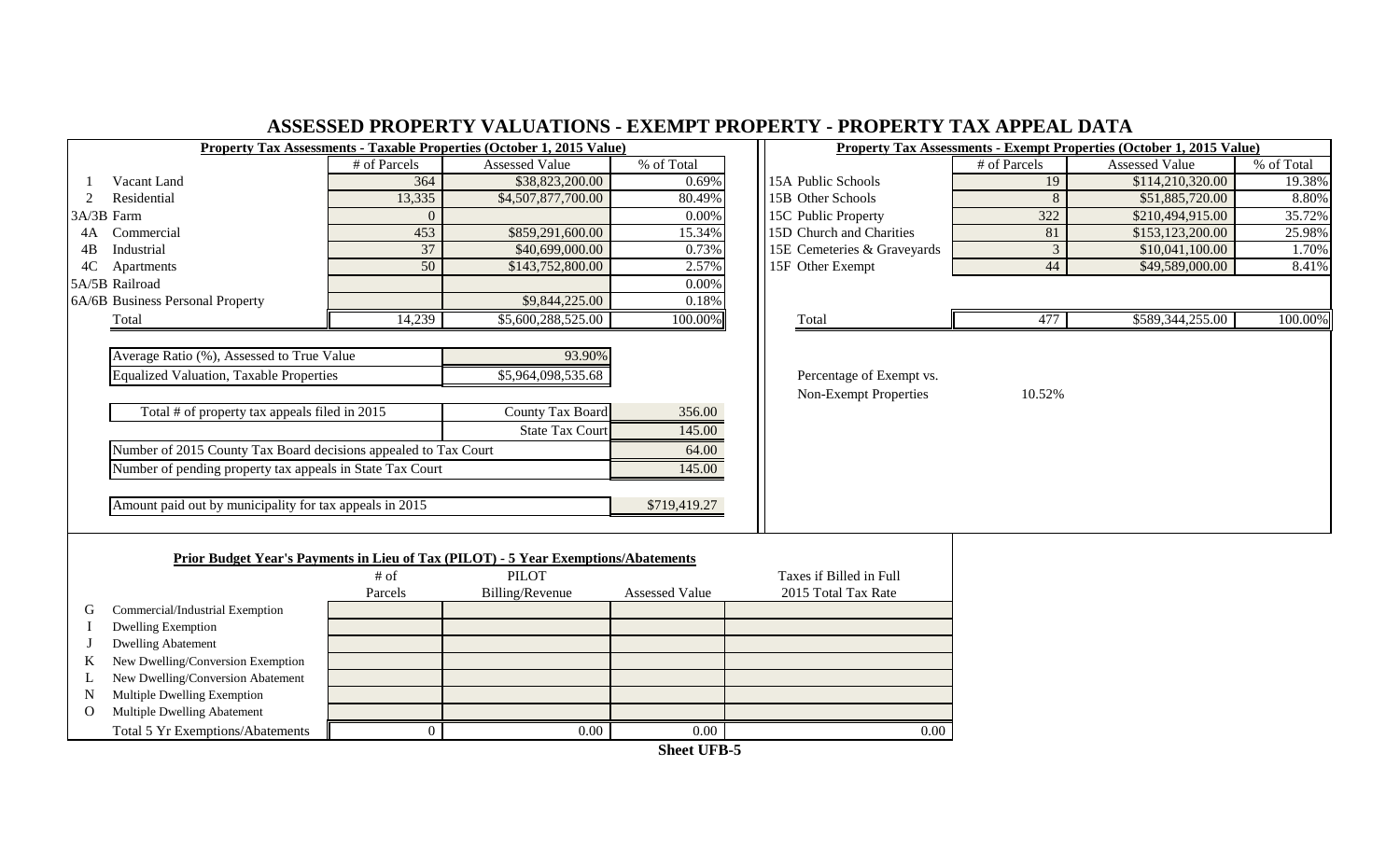|                                           |                                                                                |              |                              |                                                                                |                                                                                |                                   |        |        |                                                                                                       | <b>USER FRIENDLY BUDGET SECTION</b><br><b>Long Term Tax Exemptions</b> |                                                                                |        |        |                                                                                                       |                                                  |                                                                                |              |                              |                                                   |
|-------------------------------------------|--------------------------------------------------------------------------------|--------------|------------------------------|--------------------------------------------------------------------------------|--------------------------------------------------------------------------------|-----------------------------------|--------|--------|-------------------------------------------------------------------------------------------------------|------------------------------------------------------------------------|--------------------------------------------------------------------------------|--------|--------|-------------------------------------------------------------------------------------------------------|--------------------------------------------------|--------------------------------------------------------------------------------|--------------|------------------------------|---------------------------------------------------|
|                                           | Prior Budget Year's Payments in Lieu of Tax (PILOT) - Long Term Tax Exemptions |              |                              |                                                                                | Prior Budget Year's Payments in Lieu of Tax (PILOT) - Long Term Tax Exemptions |                                   |        |        |                                                                                                       |                                                                        | Prior Budget Year's Payments in Lieu of Tax (PILOT) - Long Term Tax Exemptions |        |        |                                                                                                       |                                                  | Prior Budget Year's Payments in Lieu of Tax (PILOT) - Long Term Tax Exemptions |              |                              |                                                   |
| Project<br><b>Name</b>                    | Type of Project<br>(use drop-down<br>for data entry)                           |              |                              | Taxes if Billed<br>In Full<br>PILOT Billing Assessed Value 2015 Total Tax Rate | Project<br>Name                                                                | Type of Project<br>(use drop-down |        |        | <b>Taxes if Billed</b><br>In Full<br>for data entry) PILOT Billing Assessed Value 2015 Total Tax Rate | Project<br>Name                                                        | Type of Project<br>(use drop-down                                              |        |        | <b>Taxes if Billed</b><br>In Full<br>for data entry) PILOT Billing Assessed Value 2015 Total Tax Rate | Project<br>Name                                  | Type of Project<br>(use drop-down<br>for data entry)                           |              | PILOT Billing Assessed Value | Taxes if Billed<br>In Full<br>2015 Total Tax Rate |
| West Orange Senior Citizen Hous           | Aff. Housing                                                                   |              | \$117,900.00 \$27,069,400.00 | \$1,033,239,00                                                                 |                                                                                |                                   |        |        |                                                                                                       |                                                                        |                                                                                |        |        |                                                                                                       |                                                  |                                                                                |              |                              |                                                   |
| Jewish Federation Plaza                   | Aff. Housing                                                                   |              | \$60,407.00 \$23,308,800.00  | \$889,696.90                                                                   |                                                                                |                                   |        |        |                                                                                                       |                                                                        |                                                                                |        |        |                                                                                                       |                                                  |                                                                                |              |                              |                                                   |
| Eagle Rock Senior Citizen Hous            | Aff. Housing                                                                   | \$107,436.32 | \$22,881,300.00              | \$873,379.23                                                                   |                                                                                |                                   |        |        |                                                                                                       |                                                                        |                                                                                |        |        |                                                                                                       |                                                  |                                                                                |              |                              |                                                   |
| Woodland Valley                           | Aff. Housing                                                                   | \$32,332.50  | \$7,668,600,00               | \$292,710.46                                                                   |                                                                                |                                   |        |        |                                                                                                       |                                                                        |                                                                                |        |        |                                                                                                       |                                                  |                                                                                |              |                              |                                                   |
| St. Barnabas                              | Comm./Indust.                                                                  |              | \$286,000.00 \$11,377,000.00 | \$434,260.09                                                                   |                                                                                |                                   |        |        |                                                                                                       |                                                                        |                                                                                |        |        |                                                                                                       |                                                  |                                                                                |              |                              |                                                   |
|                                           |                                                                                |              |                              |                                                                                |                                                                                |                                   |        |        |                                                                                                       |                                                                        |                                                                                |        |        |                                                                                                       |                                                  |                                                                                |              |                              |                                                   |
|                                           |                                                                                |              |                              |                                                                                |                                                                                |                                   |        |        |                                                                                                       |                                                                        |                                                                                |        |        |                                                                                                       |                                                  |                                                                                |              |                              |                                                   |
|                                           |                                                                                |              |                              |                                                                                |                                                                                |                                   |        |        |                                                                                                       |                                                                        |                                                                                |        |        |                                                                                                       |                                                  |                                                                                |              |                              |                                                   |
|                                           |                                                                                |              |                              |                                                                                |                                                                                |                                   |        |        |                                                                                                       |                                                                        |                                                                                |        |        |                                                                                                       |                                                  |                                                                                |              |                              |                                                   |
|                                           |                                                                                |              |                              |                                                                                |                                                                                |                                   |        |        |                                                                                                       |                                                                        |                                                                                |        |        |                                                                                                       |                                                  |                                                                                |              |                              |                                                   |
|                                           |                                                                                |              |                              |                                                                                |                                                                                |                                   |        |        |                                                                                                       |                                                                        |                                                                                |        |        |                                                                                                       |                                                  |                                                                                |              |                              |                                                   |
|                                           |                                                                                |              |                              |                                                                                |                                                                                |                                   |        |        |                                                                                                       |                                                                        |                                                                                |        |        |                                                                                                       |                                                  |                                                                                |              |                              |                                                   |
|                                           |                                                                                |              |                              |                                                                                |                                                                                |                                   |        |        |                                                                                                       |                                                                        |                                                                                |        |        |                                                                                                       |                                                  |                                                                                |              |                              |                                                   |
|                                           |                                                                                |              |                              |                                                                                |                                                                                |                                   |        |        |                                                                                                       |                                                                        |                                                                                |        |        |                                                                                                       |                                                  |                                                                                |              |                              |                                                   |
|                                           |                                                                                |              |                              |                                                                                |                                                                                |                                   |        |        |                                                                                                       |                                                                        |                                                                                |        |        |                                                                                                       |                                                  |                                                                                |              |                              |                                                   |
|                                           |                                                                                |              |                              |                                                                                |                                                                                |                                   |        |        |                                                                                                       |                                                                        |                                                                                |        |        |                                                                                                       |                                                  |                                                                                |              |                              |                                                   |
|                                           |                                                                                |              |                              |                                                                                |                                                                                |                                   |        |        |                                                                                                       |                                                                        |                                                                                |        |        |                                                                                                       |                                                  |                                                                                |              |                              |                                                   |
|                                           |                                                                                |              |                              |                                                                                |                                                                                |                                   |        |        |                                                                                                       |                                                                        |                                                                                |        |        |                                                                                                       |                                                  |                                                                                |              |                              |                                                   |
|                                           |                                                                                |              |                              |                                                                                |                                                                                |                                   |        |        |                                                                                                       |                                                                        |                                                                                |        |        |                                                                                                       |                                                  |                                                                                |              |                              |                                                   |
|                                           |                                                                                |              |                              |                                                                                |                                                                                |                                   |        |        |                                                                                                       |                                                                        |                                                                                |        |        |                                                                                                       |                                                  |                                                                                |              |                              |                                                   |
|                                           |                                                                                |              |                              |                                                                                |                                                                                |                                   |        |        |                                                                                                       |                                                                        |                                                                                |        |        |                                                                                                       |                                                  |                                                                                |              |                              |                                                   |
|                                           |                                                                                |              |                              |                                                                                |                                                                                |                                   |        |        |                                                                                                       |                                                                        |                                                                                |        |        |                                                                                                       |                                                  |                                                                                |              |                              |                                                   |
|                                           |                                                                                |              |                              |                                                                                |                                                                                |                                   |        |        |                                                                                                       |                                                                        |                                                                                |        |        |                                                                                                       |                                                  |                                                                                |              |                              |                                                   |
|                                           |                                                                                |              |                              |                                                                                |                                                                                |                                   |        |        |                                                                                                       |                                                                        |                                                                                |        |        |                                                                                                       |                                                  |                                                                                |              |                              |                                                   |
|                                           |                                                                                |              |                              |                                                                                |                                                                                |                                   |        |        |                                                                                                       |                                                                        |                                                                                |        |        |                                                                                                       |                                                  |                                                                                |              |                              |                                                   |
|                                           |                                                                                |              |                              |                                                                                |                                                                                |                                   |        |        |                                                                                                       |                                                                        |                                                                                |        |        |                                                                                                       |                                                  |                                                                                |              |                              |                                                   |
|                                           |                                                                                |              |                              |                                                                                |                                                                                |                                   |        |        |                                                                                                       |                                                                        |                                                                                |        |        |                                                                                                       |                                                  |                                                                                |              |                              |                                                   |
| Total Long Term Exemptions - Column Total |                                                                                |              | 604,075.82 92,305,100.00     | 3.523.285.67                                                                   | Total Long Term Exemptions - Column Total                                      |                                   | \$0.00 | \$0.00 |                                                                                                       | \$0.00 Total Long Term Exemptions - Column Total                       |                                                                                | \$0.00 | \$0.00 |                                                                                                       | \$0.00 Total Long Term Exemptions - Column Total |                                                                                | \$0.00       | \$0.00                       | \$0.00                                            |
| Mark "X" if Grand Total                   |                                                                                |              |                              |                                                                                |                                                                                |                                   |        |        |                                                                                                       |                                                                        |                                                                                |        |        |                                                                                                       |                                                  | <b>Total Long Term Exemptions - GRAND TOTAL</b>                                | \$604,075.82 | \$92,305,100.00              | \$3,523,285.67                                    |
|                                           |                                                                                |              |                              |                                                                                |                                                                                |                                   |        |        |                                                                                                       | <b>Sheet UFB-6</b>                                                     |                                                                                |        |        |                                                                                                       |                                                  |                                                                                |              |                              | Sheet UFB-6C                                      |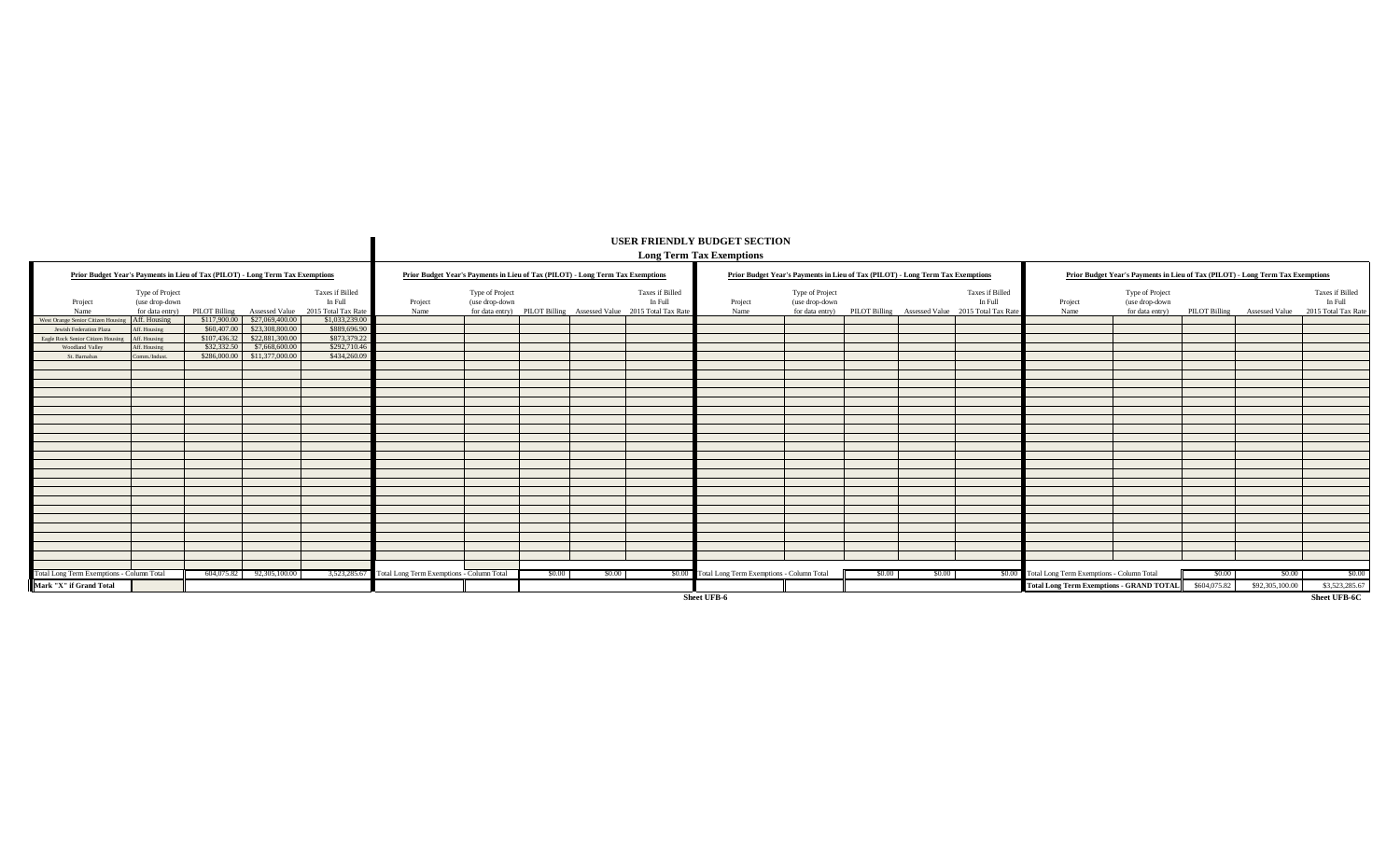## **USER FRIENDLY BUDGET SECTION BUDGETED PERSONNEL COSTS**

| Organization / Individuals Eligible for Benefit | $#$ of<br>Full-Time | $#$ of<br>Part-Time<br>Employees Employees | Total<br>Personnel<br>Cost | Base<br>Pay     | Overtime<br>and other<br>Compensation | Pension<br>(Estimate) | <b>Health Benefits</b><br>Net of<br><b>Cost Share</b> | Employment<br>Taxes and<br>Other Benefits |
|-------------------------------------------------|---------------------|--------------------------------------------|----------------------------|-----------------|---------------------------------------|-----------------------|-------------------------------------------------------|-------------------------------------------|
| Governing Body                                  |                     | 6.00                                       | 106,408.48                 | \$87,406.00     |                                       | \$10,567.80           |                                                       | \$8,434.68                                |
| Supervisory Staff (Department Heads & Managers) | 12.00               |                                            | 2,184,995.20               | \$1,663,203.51  |                                       | \$244,725.79          | \$141,670.83                                          | \$135,395.07                              |
| Police Officers (Including Superior Officers)   | 96.00               |                                            | 14,820,476.97              | \$9,527,298.53  | \$975,000.00                          | \$2,219,963.83        | \$1,671,655.54                                        | \$426,559.07                              |
| Fire Fighters (Including Superior Officers)     | 87.00               |                                            | 12,714,371.47              | \$8,132,026.09  | \$750,000.00                          | \$1,894,850.23        | \$1,572,793.45                                        | \$364,701.70                              |
| All Other Union Employees not listed above      |                     |                                            | 10,705,183.07              | \$6,772,878.89  | \$443,500.00                          | \$818,873.35          | \$1,973,550.27                                        | \$696,380.56                              |
| All Other Non-Union Employees not listed above  |                     |                                            | 534,670.61                 | \$1,253,879.00  |                                       |                       | \$159,792.29                                          | \$120,999.32                              |
| Totals                                          | 195.00              | 6.00                                       | 42,066,105.80              | \$27,436,692.02 | \$2,168,500.00                        | \$5,188,981.00        | \$5,519,462.38                                        | \$1,752,470.40                            |

## Is the Local Government required to comply with NJSA 11A **(Civil Service)?** - YES or NO **YES**

Note - **Base Pay** is the annualized rate of pay to which overtime (if eligible) and/or pension is calculated. Either calculation is fine at the discretion of the Local Unit. Overtime and other compensation is any other item that is charged as a salary and wage expense but not included in Base Pay.

**Sheet UFB-7**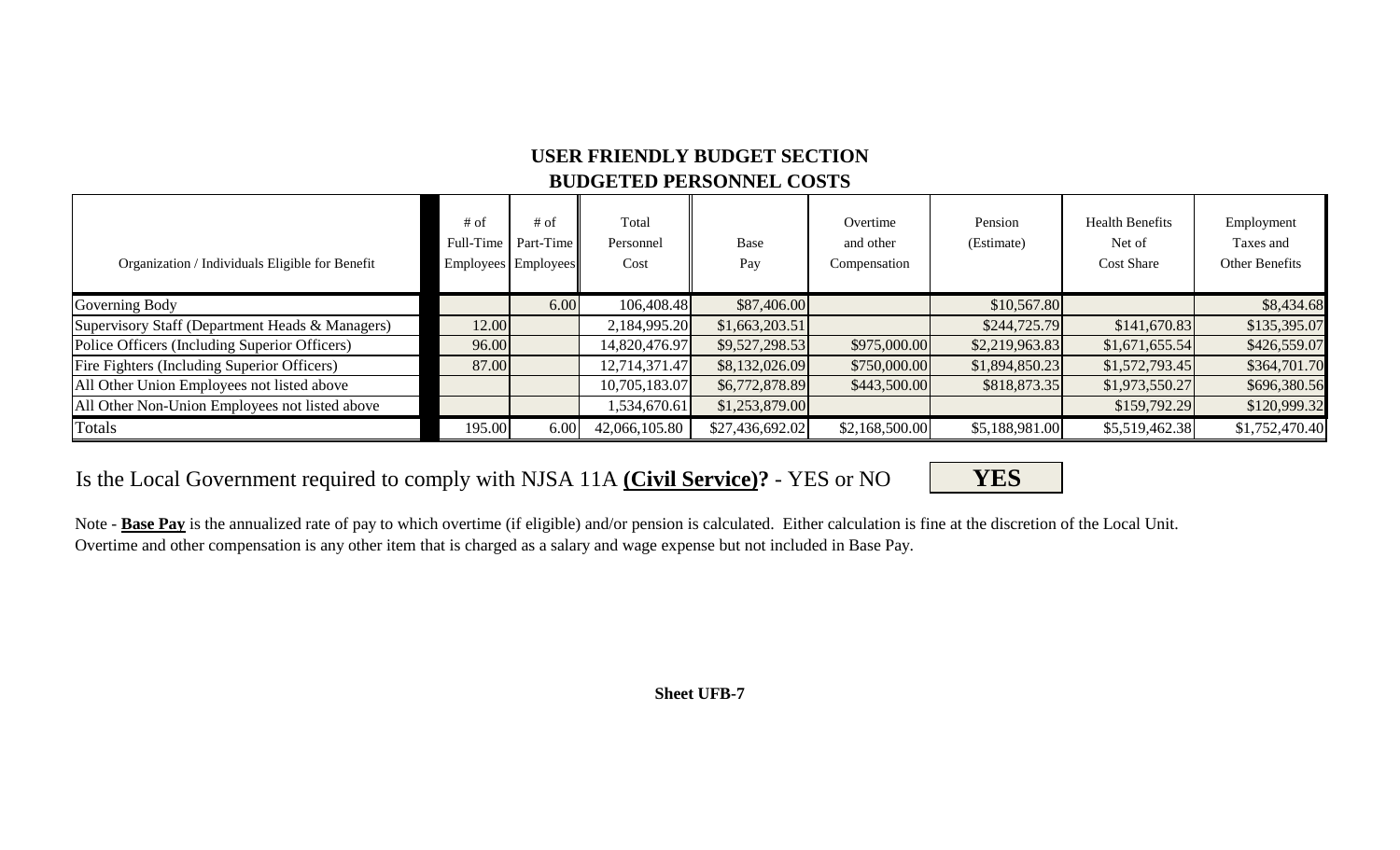### **USER FRIENDLY BUDGET SECTION - HEALTH BENEFITS**

|                                                           |                          | <b>Current Year</b> |                      |                        |                                            |                         |
|-----------------------------------------------------------|--------------------------|---------------------|----------------------|------------------------|--------------------------------------------|-------------------------|
|                                                           | <b>Current Year # of</b> | <b>Annual Cost</b>  |                      | <b>Prior Year # of</b> | <b>Prior Year Annual</b>                   |                         |
|                                                           | <b>Covered Members</b>   | <b>Estimate per</b> | <b>Total Current</b> |                        | <b>Covered Members   Cost per Employee</b> | <b>Total Prior Year</b> |
|                                                           | (Medical $\&$ Rx)        | <b>Employee</b>     | <b>Year Cost</b>     | (Medical $\&$ Rx)      | (Average)                                  | Cost                    |
| <b>Active Employees - Health Benefits - Annual Cost</b>   |                          |                     |                      |                        |                                            |                         |
| <b>Single Coverage</b>                                    | 85.00                    | \$11,676.53         | \$992,505.05         | 86.00                  | \$9,738.13                                 | \$837,479.18            |
| Parent & Child                                            | 17.00                    | \$18,923.45         | \$321,698.65         | 21.00                  | \$15,854.02                                | \$332,934.42            |
| Employee & Spouse (or Partner)                            | 36.00                    | \$25,657.82         | \$923,681.52         | 36.00                  | \$21,176.76                                | \$762,363.36            |
| Family                                                    | 115.00                   | \$32,387.27         | \$3,724,536.05       | 133.00                 | \$26,234.85                                | \$3,489,235.05          |
| Employee Cost Sharing Contribution (enter as negative - ) |                          |                     |                      |                        |                                            | (\$1,403,468.84)        |
| Subtotal                                                  | 253.00                   |                     | \$5,962,421.27       | 276.00                 |                                            | \$4,018,543.17          |
| <b>Elected Officials - Health Benefits - Annual Cost</b>  |                          |                     |                      |                        |                                            |                         |
| <b>Single Coverage</b>                                    |                          |                     | \$0.00               |                        |                                            | \$0.00                  |
| Parent & Child                                            |                          |                     | \$0.00               |                        |                                            | \$0.00                  |
| Employee & Spouse (or Partner)                            |                          |                     | \$0.00               |                        |                                            | \$0.00                  |
| Family                                                    |                          |                     | \$0.00               |                        |                                            | \$0.00                  |
| Employee Cost Sharing Contribution (enter as negative - ) |                          |                     |                      |                        |                                            |                         |
| Subtotal                                                  | 0.00                     |                     | \$0.00               | $0.00\,$               |                                            | \$0.00                  |
| <b>Retirees - Health Benefits - Annual Cost</b>           |                          |                     |                      |                        |                                            |                         |
| <b>Single Coverage</b>                                    | 121                      | \$10,067.65         | \$1,218,185.65       | 130                    | \$9,140.16                                 | \$1,188,220.80          |
| Parent & Child                                            | 11                       | \$21,348.37         | \$234,832.07         | 10                     | \$18,227.12                                | \$182,271.20            |
| Employee & Spouse (or Partner)                            | 122                      | \$21,272.31         | \$2,595,221.82       | 117                    | \$17,778.12                                | \$2,080,040.04          |
| Family                                                    | 63                       | \$36,861.22         | \$2,322,256.86       | 72                     | \$35,223.30                                | \$2,536,077.60          |
| Employee Cost Sharing Contribution (enter as negative - ) |                          |                     |                      |                        |                                            |                         |
| Subtotal                                                  | 317.00                   |                     | \$6,370,496.40       | 329.00                 |                                            | \$5,986,609.64          |
| <b>GRAND TOTAL</b>                                        | 570.00                   |                     | \$12,332,917.67      | 605.00                 |                                            | \$10,005,152.81         |

Note - other health insurances such as dental and vision are not included in this analysis unless included in the employees total

premium. Therefore, the total from this sheet may not agree with the budgeted appropriation.

# Is medical coverage provided by the SHBP (Yes or No)?

Is prescription drug coverage provided by the SHBP (Yes or No)?

| NO <sub>1</sub> |  |
|-----------------|--|
| N <sub>O</sub>  |  |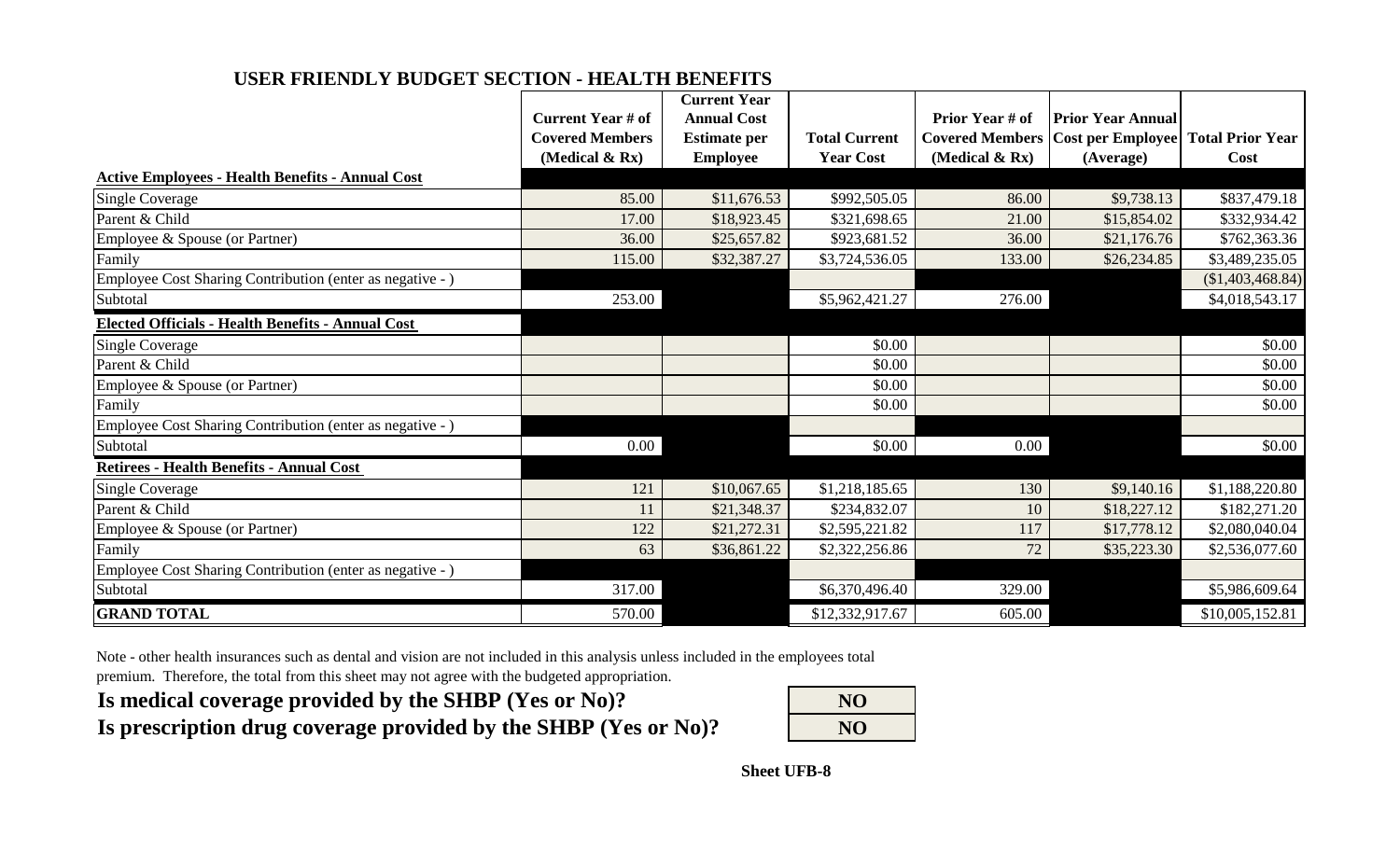### **USER FRIENDLY BUDGET SECTION ACCUMULATED ABSENCE LIABILITY**

**Legal basis for benefit**

|                                                      | <b>Gross Days of</b>                    |                                    | Approved           |                           | Individual         |  |  |
|------------------------------------------------------|-----------------------------------------|------------------------------------|--------------------|---------------------------|--------------------|--|--|
|                                                      | <b>Accumulated</b>                      | <b>Dollar Value of Compensated</b> | Labor              | Local                     | Employment         |  |  |
| <b>Organization/Individuals Eligible for Benefit</b> | <b>Absence</b>                          | <b>Absences</b>                    | Agreement          | Ordinance                 | <b>Agreement</b>   |  |  |
| <b>Police Department</b>                             | 13491.00                                | \$7,549,786.39                     | $\pmb{\mathsf{x}}$ | $\pmb{\mathsf{x}}$        |                    |  |  |
| <b>Fire Department</b>                               | 10352.00                                | \$5,505,161.62                     | $\pmb{\mathsf{x}}$ | $\pmb{\mathsf{x}}$        |                    |  |  |
| <b>Public Works and Engineering</b>                  | 6665.00                                 | \$2,602,953.77                     | $\pmb{\mathsf{x}}$ | $\mathbf{x}$              |                    |  |  |
| All Other Departments                                | 7046.00                                 | \$2,580,174.87                     | $\pmb{\mathsf{x}}$ | $\boldsymbol{\mathsf{x}}$ | $\pmb{\mathsf{x}}$ |  |  |
|                                                      |                                         |                                    |                    |                           |                    |  |  |
|                                                      |                                         |                                    |                    |                           |                    |  |  |
|                                                      |                                         |                                    |                    |                           |                    |  |  |
|                                                      |                                         |                                    |                    |                           |                    |  |  |
|                                                      |                                         |                                    |                    |                           |                    |  |  |
|                                                      |                                         |                                    |                    |                           |                    |  |  |
|                                                      |                                         |                                    |                    |                           |                    |  |  |
|                                                      |                                         |                                    |                    |                           |                    |  |  |
|                                                      |                                         |                                    |                    |                           |                    |  |  |
|                                                      |                                         |                                    |                    |                           |                    |  |  |
|                                                      |                                         |                                    |                    |                           |                    |  |  |
|                                                      |                                         |                                    |                    |                           |                    |  |  |
|                                                      |                                         |                                    |                    |                           |                    |  |  |
|                                                      |                                         |                                    |                    |                           |                    |  |  |
|                                                      |                                         |                                    |                    |                           |                    |  |  |
|                                                      |                                         |                                    |                    |                           |                    |  |  |
|                                                      |                                         |                                    |                    |                           |                    |  |  |
|                                                      |                                         |                                    |                    |                           |                    |  |  |
|                                                      |                                         |                                    |                    |                           |                    |  |  |
|                                                      |                                         |                                    |                    |                           |                    |  |  |
|                                                      |                                         |                                    |                    |                           |                    |  |  |
|                                                      |                                         |                                    |                    |                           |                    |  |  |
|                                                      |                                         |                                    |                    |                           |                    |  |  |
|                                                      |                                         |                                    |                    |                           |                    |  |  |
|                                                      |                                         |                                    |                    |                           |                    |  |  |
|                                                      |                                         |                                    |                    |                           |                    |  |  |
|                                                      |                                         |                                    |                    |                           |                    |  |  |
|                                                      |                                         |                                    |                    |                           |                    |  |  |
| <b>Totals</b>                                        | 37554.00                                | \$18,238,076.64                    |                    |                           |                    |  |  |
|                                                      |                                         |                                    |                    |                           |                    |  |  |
| Total Funds Reserved as of end of 2015               |                                         |                                    |                    |                           |                    |  |  |
|                                                      | <b>Total Funds Appropriated in 2016</b> |                                    |                    |                           |                    |  |  |

**UFB-9 Accumulated Absence Liability**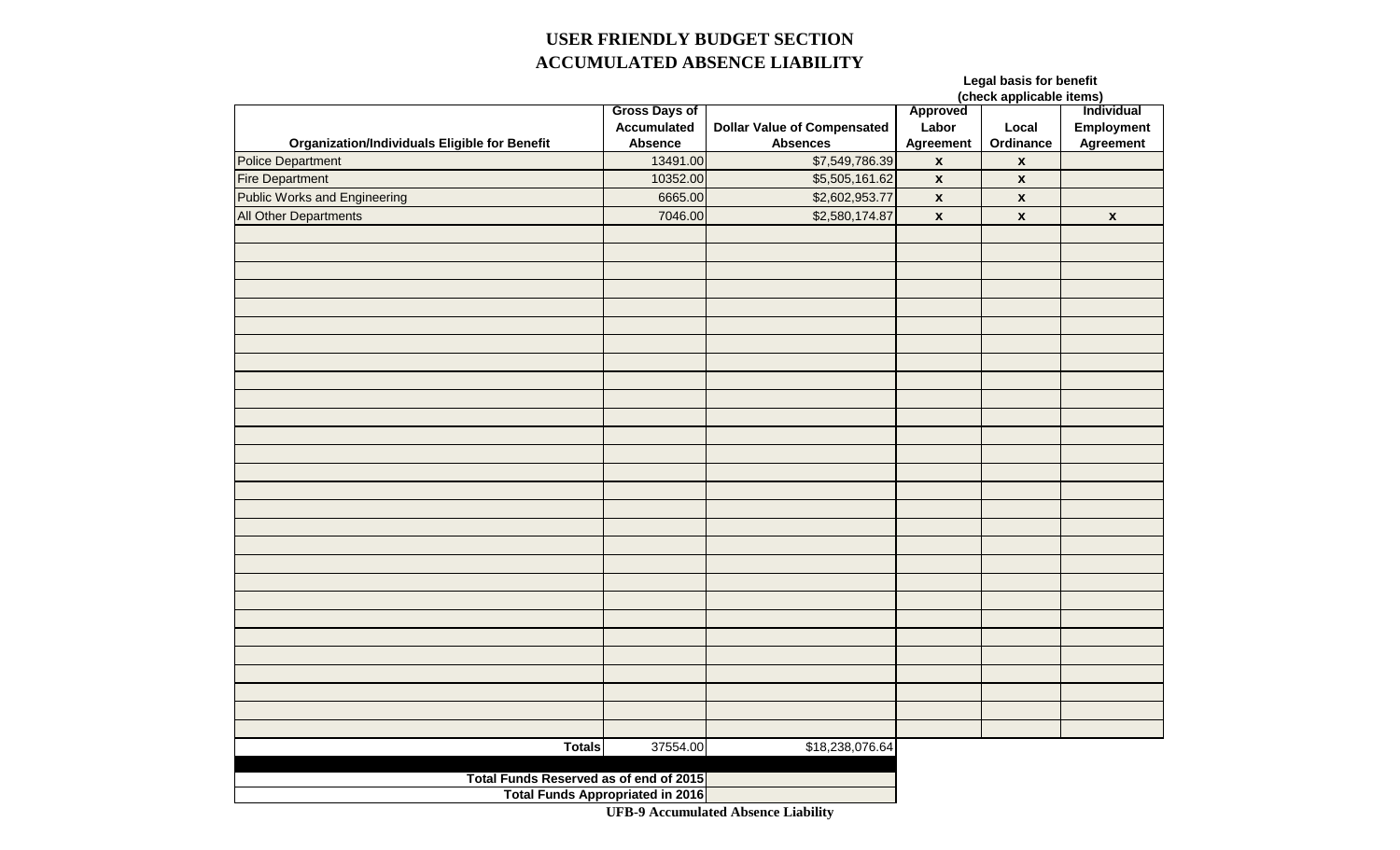| USER FRIENDLY BUDGET SECTION - OUTSTANDING DEBT; PER CAPITA AND BUDGET IMPACT |                  |                    |                 |                                             |                       |                  |                |                       |  |  |  |
|-------------------------------------------------------------------------------|------------------|--------------------|-----------------|---------------------------------------------|-----------------------|------------------|----------------|-----------------------|--|--|--|
|                                                                               | Gross            |                    | <b>Net</b>      |                                             | <b>Current Year</b>   | 2017             | 2018           | All Additional Future |  |  |  |
|                                                                               | Debt             | Deductions         | Debt            |                                             | <b>Budget</b>         | <b>Budget</b>    | <b>Budget</b>  | Years' Budgets        |  |  |  |
|                                                                               |                  |                    |                 |                                             |                       |                  |                |                       |  |  |  |
| Local School Debt                                                             | \$34,232,000.00  | \$34,232,000.00    | \$0.00          | Utility Fund - Principal                    |                       |                  |                |                       |  |  |  |
| Regional School Debt                                                          |                  |                    | \$0.00          | Utility Fund - Interest                     |                       |                  |                |                       |  |  |  |
|                                                                               |                  |                    |                 | <b>Bond Anticipation Notes - Principal</b>  | \$1,599,067.33        |                  |                |                       |  |  |  |
| <b>Utility Fund Debt</b>                                                      |                  |                    |                 | <b>Bond Anticipation Notes - Interest</b>   | \$419,227.15          |                  |                |                       |  |  |  |
| N/A                                                                           |                  |                    | \$0.00          | Bonds - Principal                           | \$4,080,000.00        | \$2,920,000.00   | \$1,870,000.00 | \$11,365,000.00       |  |  |  |
| <b>Swimming Pool Utility</b>                                                  |                  |                    | \$0.00          | <b>Bonds</b> - Interest                     | \$765,113.77          | \$574,151.26     | \$483,176.26   | \$1,488,476.89        |  |  |  |
| N/A                                                                           |                  |                    | \$0.00          | Loans & Other Debt - Principal              | \$247,850.96          | \$249,306.76     | \$254,179.20   | \$2,165,097.15        |  |  |  |
| N/A                                                                           |                  |                    | \$0.00          | Loans & Other Debt - Interest               | \$59,381.26           | \$54,281.26      | \$49,091.28    | \$187,677.53          |  |  |  |
| N/A                                                                           |                  |                    | \$0.00          |                                             |                       |                  |                |                       |  |  |  |
| $\overline{0}$                                                                |                  |                    | \$0.00 Total    |                                             | \$7,170,640.47        | \$3,797,739.28   | \$2,656,446.74 | \$15,206,251.57       |  |  |  |
| <b>Municipal Purposes</b>                                                     |                  |                    |                 |                                             |                       |                  |                |                       |  |  |  |
| Debt Authorized                                                               | \$12,421,780.00  |                    | \$12,421,780.00 | <b>Total Principal</b>                      | \$5,926,918.29        | \$3,169,306.76   | \$2,124,179.20 | \$13,530,097.15       |  |  |  |
| <b>Notes Outstanding</b>                                                      | \$34,385,798.00  |                    | \$34,385,798.00 | <b>Total Interest</b>                       | \$1,243,722.18        | \$628,432.52     | \$532,267.54   | \$1,676,154.42        |  |  |  |
| <b>Bonds Outstanding</b>                                                      | \$20,235,000.00  |                    | \$20,235,000.00 | % of Total Current Year Budget              | 8.96%                 |                  |                |                       |  |  |  |
| Loans and Other Debt                                                          | \$3,890,467.97   |                    | \$3,890,467.97  |                                             |                       |                  |                |                       |  |  |  |
|                                                                               |                  |                    |                 | Description                                 | Debt Not Listed Above |                  |                |                       |  |  |  |
| Total (Current Year)                                                          | \$105,165,045.97 | \$34,232,000.00    | \$70,933,045.97 | <b>Total Guarantees - Governmental</b>      |                       |                  |                |                       |  |  |  |
|                                                                               |                  |                    |                 | <b>Total Guarantees - Other</b>             |                       |                  |                |                       |  |  |  |
|                                                                               |                  |                    |                 | <b>Total Capital/Equipment Leases</b>       |                       |                  |                |                       |  |  |  |
| Population (2010 census)                                                      | 42,561           |                    |                 | <b>Total Other</b>                          |                       |                  |                |                       |  |  |  |
|                                                                               |                  |                    |                 |                                             |                       |                  |                |                       |  |  |  |
| Per Capita Gross Debt                                                         | \$2,470.93       |                    |                 | <b>Bond Rating</b>                          | Moody's               | Standard & Poors | Fitch          |                       |  |  |  |
| Per Capita Net Debt                                                           | \$1,666.62       |                    |                 | Rating                                      |                       | AA               |                |                       |  |  |  |
|                                                                               |                  |                    |                 | Year of Last Rating                         |                       | 2014             |                |                       |  |  |  |
| 3 Yr. Average Property Valuation                                              |                  | \$5,831,262,099.67 |                 |                                             |                       |                  |                |                       |  |  |  |
|                                                                               |                  |                    |                 | Mark "X" if Municipality has no bond rating |                       |                  |                |                       |  |  |  |
| Net Debt as % of 3 Year Avg Property Valuation                                |                  | 1.22%              |                 |                                             |                       |                  |                |                       |  |  |  |
|                                                                               |                  |                    |                 | <b>Sheet UFB-10</b>                         |                       |                  |                |                       |  |  |  |